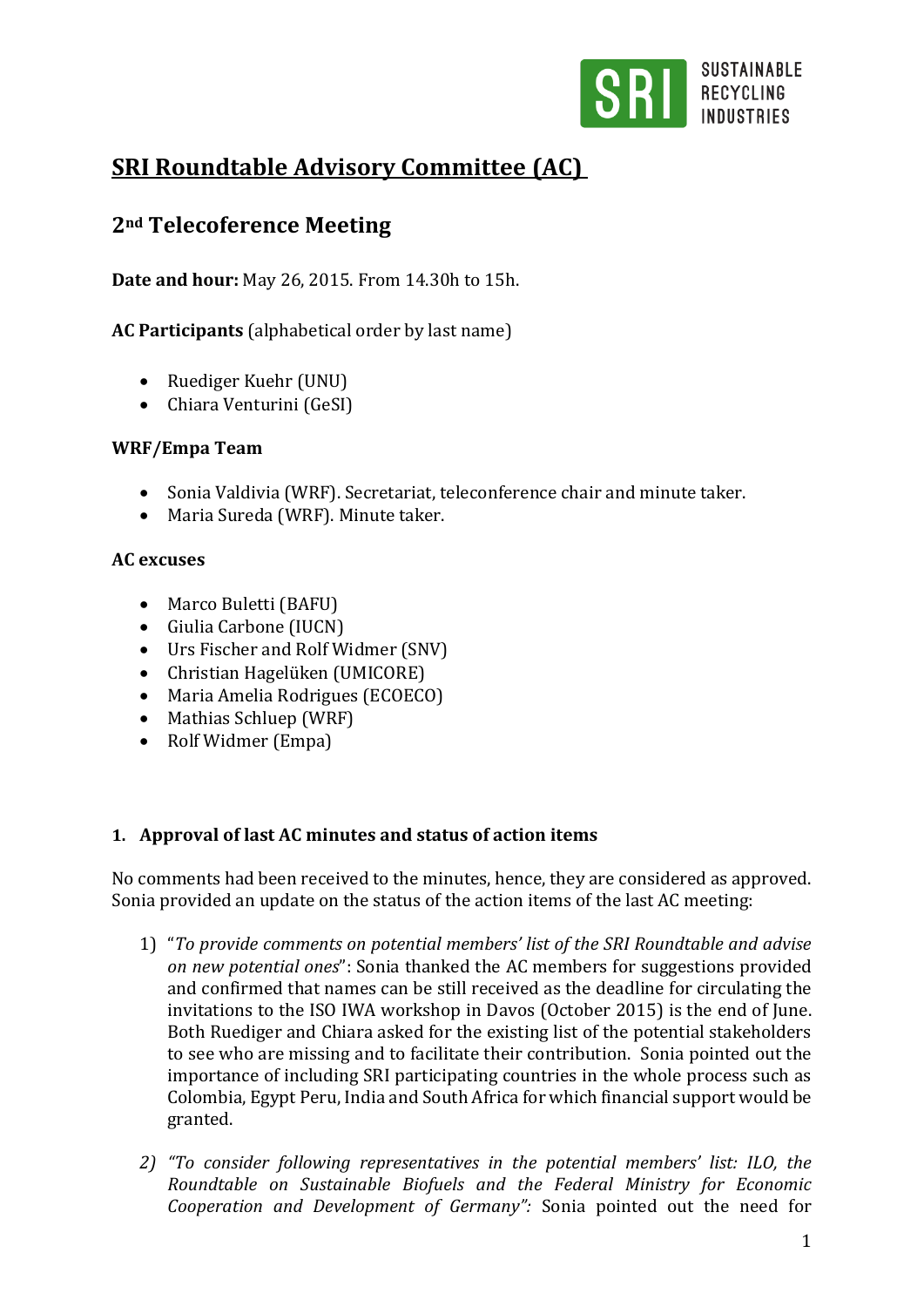

continuing the research on this possibility.

- 3) *"To suggest potential consultants to be invited to submit proposals for the development of the GP draft 0*": Sonia explained that suggestions from some AC members have been received and encouraged the ones that have not done so to propose additional names. She also informed that the idea is announce the request for consultancy services in the SRI LinkedIn platform. Ruediger asked whether candidates must be consultants or they could also be researchers at university. Sonia pointed out that both are possible and that the main requirement was to be an expert in the area, or even a group of them.
- *4) "To share with the AC for feedback the ToRs on the development of the GP draft 0":*  Sonia informed that valuable feedback was received which has been reflected in a revised version (see a more detailed discussion in section 3).
- *5) "To suggest names of potential AC members, if any":* Sonia informed that due to time constrains, WorldLoop withdraw from the AC but confirmed being interested in a potential contribution as a SRI Roundtable participant. Sonia encouraged AC members to suggest new possible organizations to become AC members.
- *6) To revise the AC ToRs by incorporating comments received, including a text on liability and confidentiality that could clarify how the AC will tackle these aspects":*  Sonia thanked Chiara for her excellent feedback and informed that the document has been revised. Sonia also pointed out that the document itself envisages the possibility of further revisions, normally each 6 months, as established in these ToRs or whenever the AC members consider that a next revision is needed.

No further comments were raised by AC members.

## **2. Update on the Guidance Principles IWA proposal**

Sonia informed that the IWA proposal was approved by the ISO TMB and, subsequently, about the necessity of following ISO procedures e.g. with regards to strict timelines (i.e. invitations to ISO IWA Workshop participants must be sent by the end of June). She added that some details still need to be defined (i.e. chair and vice-chair, as well as the exact hours of the ISO IWA Workshop to be held between 14 and 16 October). She also confirmed that hours will be fixed based on the availability of potential participants in order to ensure broad participation.

No further comments were raised by AC members.